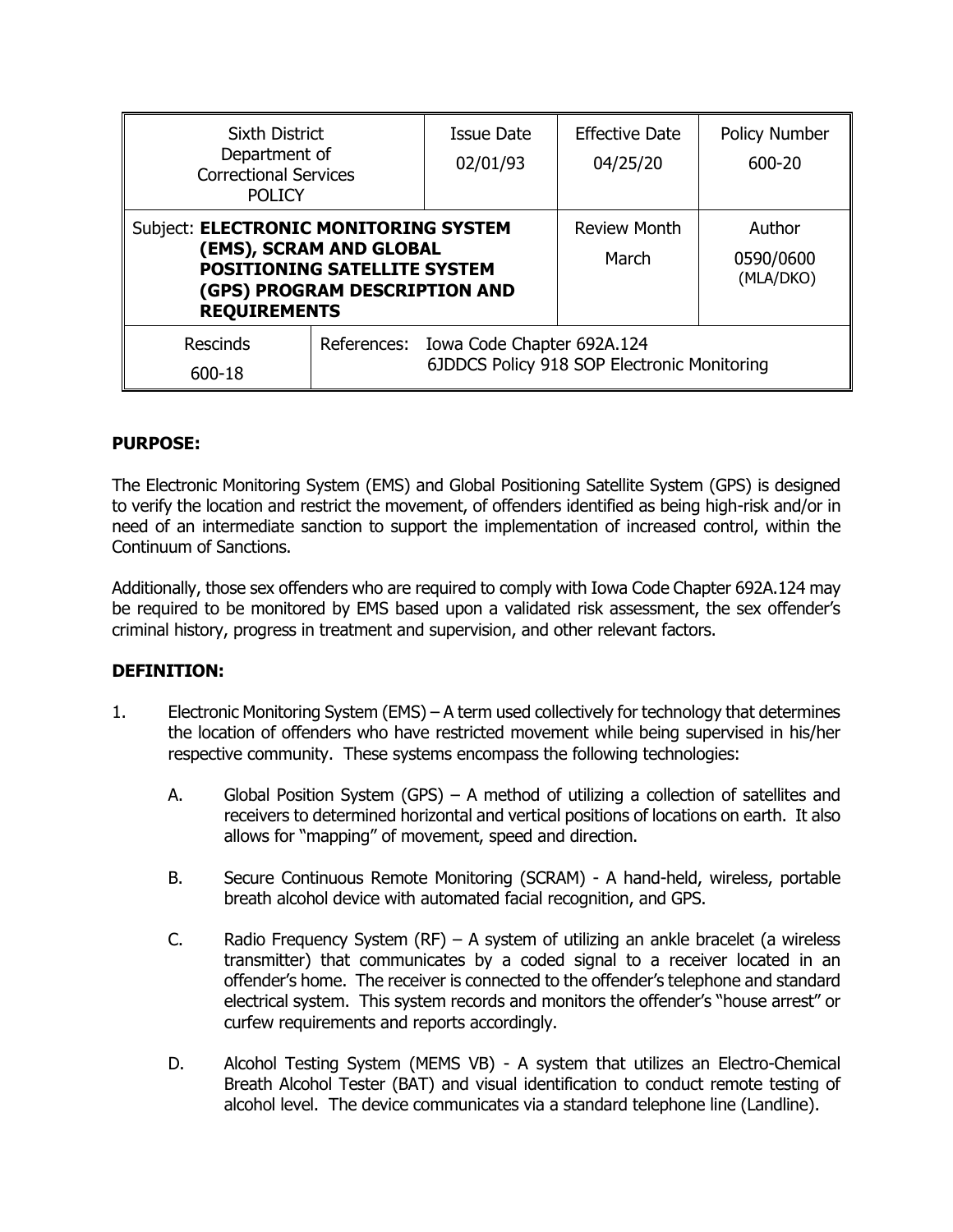#### **POLICY NUMBER 600-20 PAGE 2 OF 7**

## **POLICY:**

The selection of EMS/GPS program offenders and all decisions related to equipment use is made by Judicial District Department of Correctional Services personnel with supervisory approval. The system is reviewed at a minimum every three (3) months to assure appropriate need and continued use.

- 1. DCS staff encourage offenders to provide care and caution in use of the EMS/GPS equipment and promptly report any loss or damage to the appropriate Supervisor. Judicial Districts ensure any required EMS/GPS reports are prepared and submitted, in a timely fashion, to the Department of Corrections. Judicial Districts may also designate one or more staff to act as a District Coordinator for inventory control.
- 2. All offenders participating in EMS/GPS Program sign a contract (Form 600-B, 600-C) indicating acceptance and compliance with the program requirements.

## **PROCEDURE:**

- 1. Selection of Offenders for EMS/GPS:
	- A. Selection of offenders for the EMS/GPS Program is initiated through Judicial District staff and their Supervisor(s). Judicial Districts develop EMS/GPS Contracts and Rules which require offender signatures.
	- B. All offenders on supervision for a sex offense who fall under Iowa Code Chapter 692A.124 are placed on GPS immediately after assignment to supervision. This level may be changed based on risk assessment and criteria noted in SOP Electronic Monitoring policy (918).
- 2. Priority for Selection of GPS for EMS Offenders Not Subject to Mandatory Provisions, see EMS Referral form (600A):
	- A. Offenders assessed or determined to be high-risk; high-risk offenders are forcible felons, sexual offenders, habitual offenders, physical assaulters or offenders who have used or displayed a weapon during an offense as well as chronic substance abusers and mental health clients.
	- B. An intermediate sanction, and/or, in lieu of revocation for program/supervision violations.
	- C. The following list identifies higher risk offenders who may be placed on GPS:
		- 1.) Offenders convicted of sexual assault resulting in victim injury (i.e.: pedophiles, random acts of sexual assaults on non-family members, etc.).
		- 2.) Offenders convicted of crimes against persons where the victim(s) was physically injured.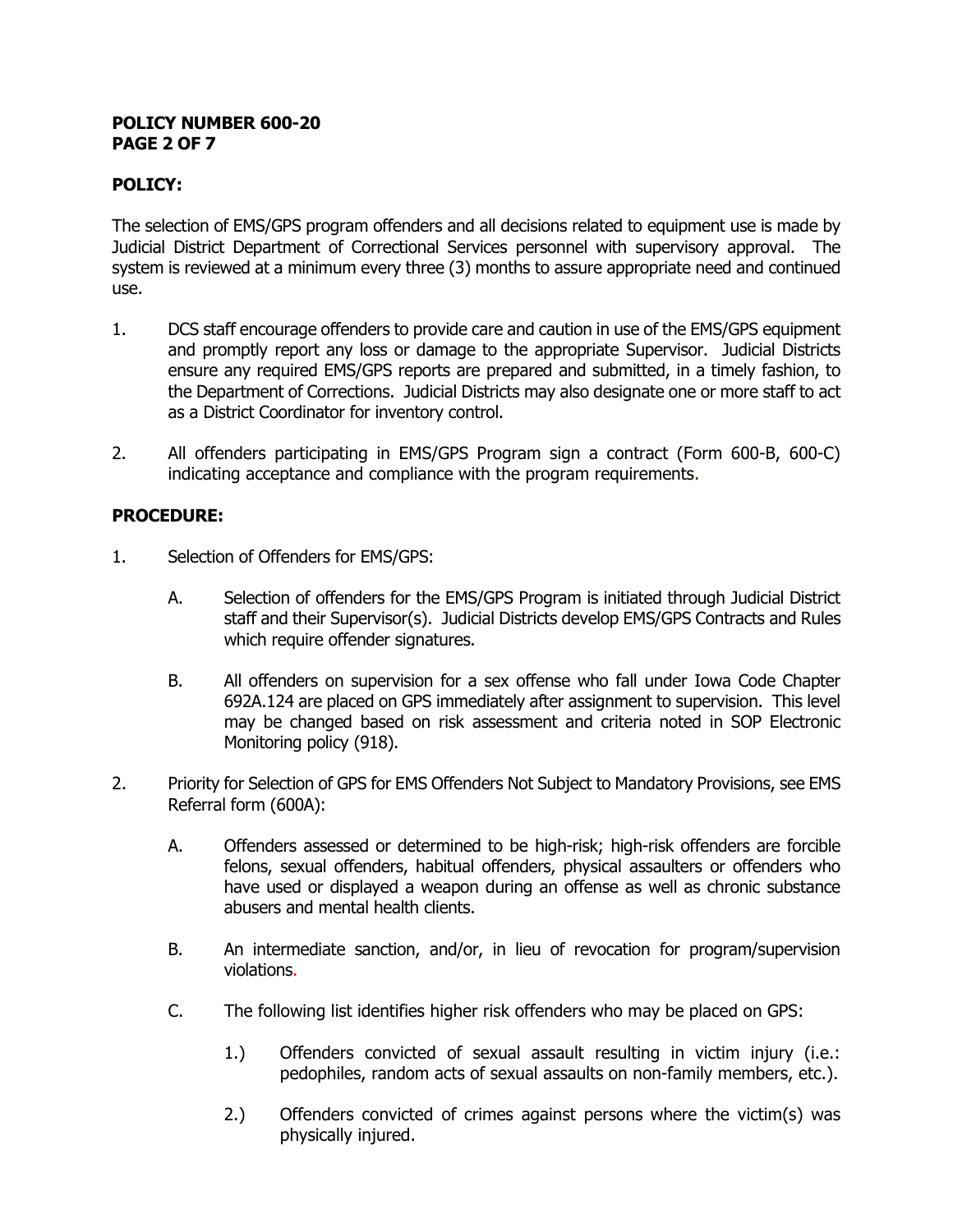#### **POLICY NUMBER 600-20 PAGE 3 OF 7**

# **PROCEDURE:** (continued)

- 3.) Other offenders who have been identified as having potentially violent tendencies or other sexual offenders (adult and/or child victims).
- 3. Implementation of EMS/GPS/SCRAM Systems:
	- A. Following the decision to place an offender in the EMS program, the officer notifies the offender and arrange for a time for the offender to sign an EMS/GPS Equipment Return Acknowledgement (600B). Those offenders specifically on GPS also sign the GPS Rules Contract (600C) and offenders on SCRAM complete and sign the SCRAM Remote Breath Program Participant Agreement (600E).The offender proceeds to be fitted with a bracelet and have the EMS/GPS equipment installed in the offender's home.
	- B. When the offender signs the contracts the officer is satisfied the offender understands all conditions of the contract before witnessing and dating the offender's signature on it. Further more, the offender is advised to provide care and caution in the use of the equipment and to promptly report any loss or damage, which is then conveyed to the supervisory Agent/Supervisor. The offender is given a copy of the contract, another is retained in the file and a third is retained by the EMS/GPS Supervisor/designee.
	- C. Officer responsibilities for placing an offender on the Electronic Monitoring or GPS System.
		- 1.) Follow all manual instructions for the installation/activation of EMS/GPS.
		- 2.) A record is made of equipment identification numbers.
		- 3.) Report any broken or inoperable equipment immediately to the EMS Supervisor(s) or Designee. If the offender has purposefully or through gross negligence damaged the equipment, contact the office of the appropriate County Attorney to discuss whether or not to file criminal charges.
			- a. The offender is assessed a fee through the offender collection system for any damaged or unreturned equipment.
	- D. Officer responsibilities at offender program exit.
		- 1.) Retrieve all EMS/GPS equipment within twenty-four (24) hours of exit date, or have offender return it. If exit occurs during the weekend, retrieve during the next working date. If the offender absconds or is incarcerated, the supervising Agent makes a concerted effort to locate the unit through communicating with the offender, offenders' family, etc. and returns the unit into inventory.
		- 2.) Complete lower section of the EMS/GPS Contract thus giving the offender a receipt for the equipment, thereby absolving the offender of further liability for it, unless damage has occurred.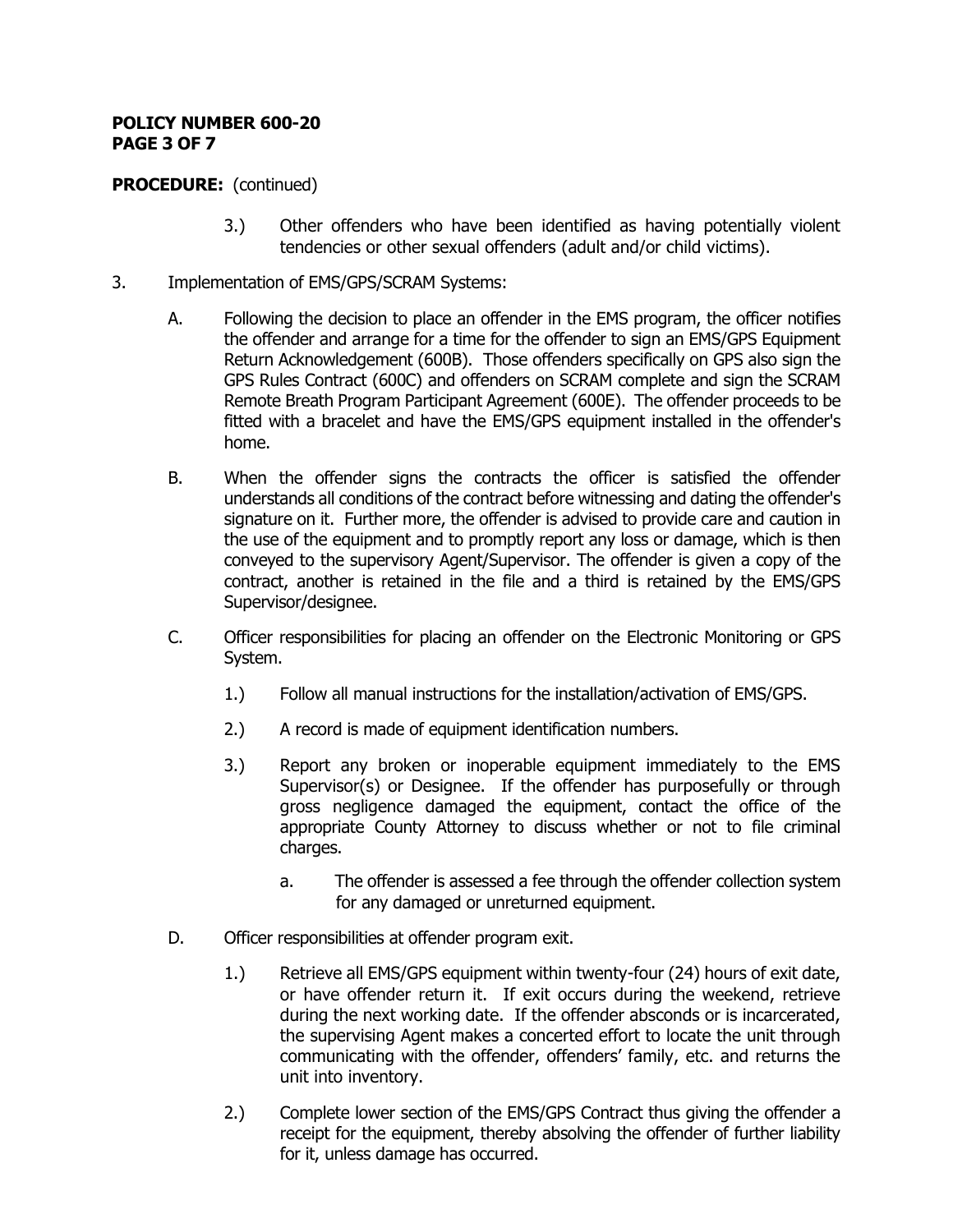#### **POLICY NUMBER 600-20 PAGE 4 OF 7**

# **PROCEDURE:** (continued)

- 3.) Return equipment to the EMS/GPS Supervisor or Designee who arranges removal of the offender from the EMS/GPS System.
- 4. GPS Offender Monitoring/Review:
	- A. A Central Command Center (CCC) has been established in the Fifth Judicial District Department of Judicial Services in Des Moines, Iowa. The CCC monitors all offenders on electronic monitoring. Violations come through the CCC who responds to and addresses all violations in a timely manner. When unable to satisfactorily address a violation they alert the supervising Judicial District for appropriate follow-up. The Judicial District determines policy for response to violations which are reported. Refer to 6<sup>th</sup> DCS GPS Protocol and Procedures Guide (600D).
	- B. Violations that result in an "On Call Alert" being sent to the first point of contact in the Judicial District ( $6<sup>th</sup> DCS$  Lary A. Nelson Center [LANC]) are violations that CCC staff must know have been addressed and/or resolved within twenty-four (24) hours by the supervising Judicial District. Other violations addressed by CCC operators which did not result in an on call alert need to be addressed and/or resolved in a timely manner.
	- C. Sex offender staff routinely reviews the GPS mapping for each offender to check patterns and/or possible areas of concern.
	- D. Monitoring calls are limited to no more than six (6) within a twenty-four (24) hour period, which does not exceed three (3) months unless there are court ordered or public safety concerns mandating additional calls.
	- E. In making decisions on the length of use, frequency of calls, times of day and the time period of calls, the team or Supervisor takes into consideration: the daily schedule of the offender, cost efficiency, the need to avoid undue intrusion into the life of the family of the offender.
- 5. EMS/GPS/SCRAM Offender Violations:
	- A. Upon having the knowledge of any EMS/GPS/SCRAM compliance problems, officers respond within one (1) working day. The officer documents any reason(s) why a response within one (1) working day was not possible. The officer makes every reasonable effort to contact the offender, in order to determine the compliance problem. If the offender reports an equipment problem, the officer investigates and seeks to remedy the situation.
	- B. GPS Violations GPS violations as established and noted in the GPS Protocol Guide are reported to the Central Command Center (CCC) via an e-mail alert notice.
		- 1.) Violations are either hardware violations or geographic violations. A hardware violation implies a tamper or problem with the equipment. These are preset and can not be added to or deleted but you can control the action to be taken for each violation, the grace period and whether or not the offender is notified of the violation. Geographic violations are created by the field officer who supervises the case(s). These include a hot zone such as exclusion zone or inclusion zone or curfew.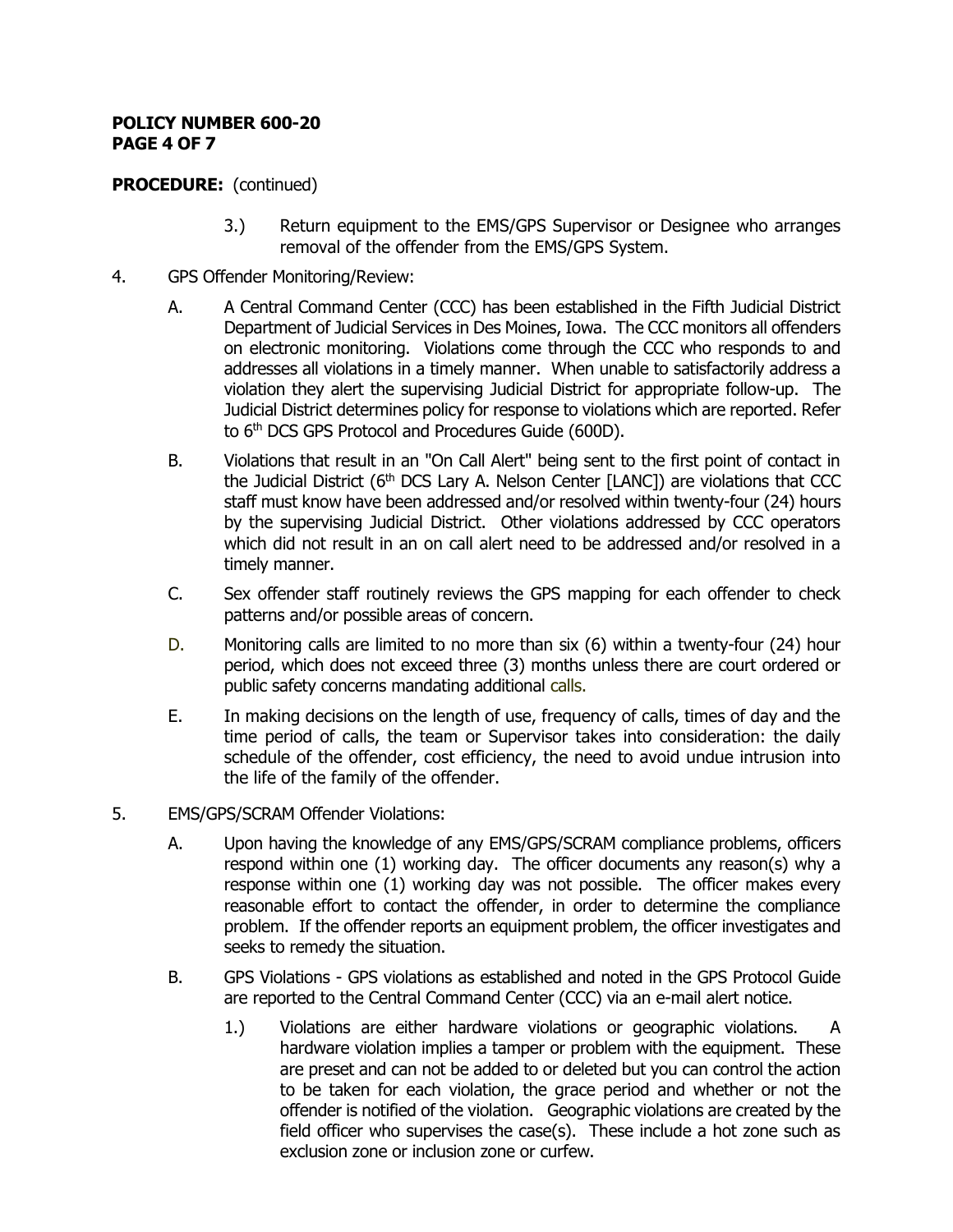#### **POLICY NUMBER 600-20 PAGE 5 OF 7**

### **PROCEDURE:** (continued)

- 2.) The CCC maintains a Protocol Guide noting action to take for several standard violations. Follow up with the offender; the Judicial District supervising the offender or both occurs depending upon the nature of the violation. The Judicial District is notified in the case of a Level I violation (see Form 600D). Other violations may require Judicial District notification as determined by the CCC. The Judicial District determines policy for response to violations which are reported.
- 3.) The Judicial District provides to the CCC necessary information about the offenders in their District who are supervised by real-time GPS monitoring. The Judicial District provides to the CCC the name(s) and phone number(s) of the first point(s) of contact from the CCC to the District ( $6<sup>th</sup>$  DCS LANC).
- C. The Judicial District provides twenty-four (24) hour response to violations of GPS identified as an "On Call Alert".
	- 1.) On duty staff attempts to contact the offender when a violation is reported in order to find out the extent of the violation.
	- 2.) On duty staff contacts a Supervisor when needed to report the violation and get instructions on how to proceed.
	- 3.) LANC staff are the first point of contact for an On Call Alert from the CCC operators. LANC staff follows the  $6<sup>th</sup>$  DCS GPS Protocol and Procedures Guide (600D).
- D. The supervising Judicial District provides Violation Reports/Notification to the sentencing entity (Board of Parole or Courts) upon notice of violations, as appropriate.
- E. Any compliance problems or change in EMS status is to be reported to a Supervisor.

### 6. GPS/SCRAM/MEMS Inventory:

Inventory is accurately and consistently tracked by the Judicial District. Judicial Districts EMS/GPS Supervisor(s) or Designee develops procedures which include:

- A. Inventory Tracking
- B. Equipment Return Procedures
- C. Damaged/Improperly Functioning Equipment
- D. Used Equipment
- E. Ordering New Equipment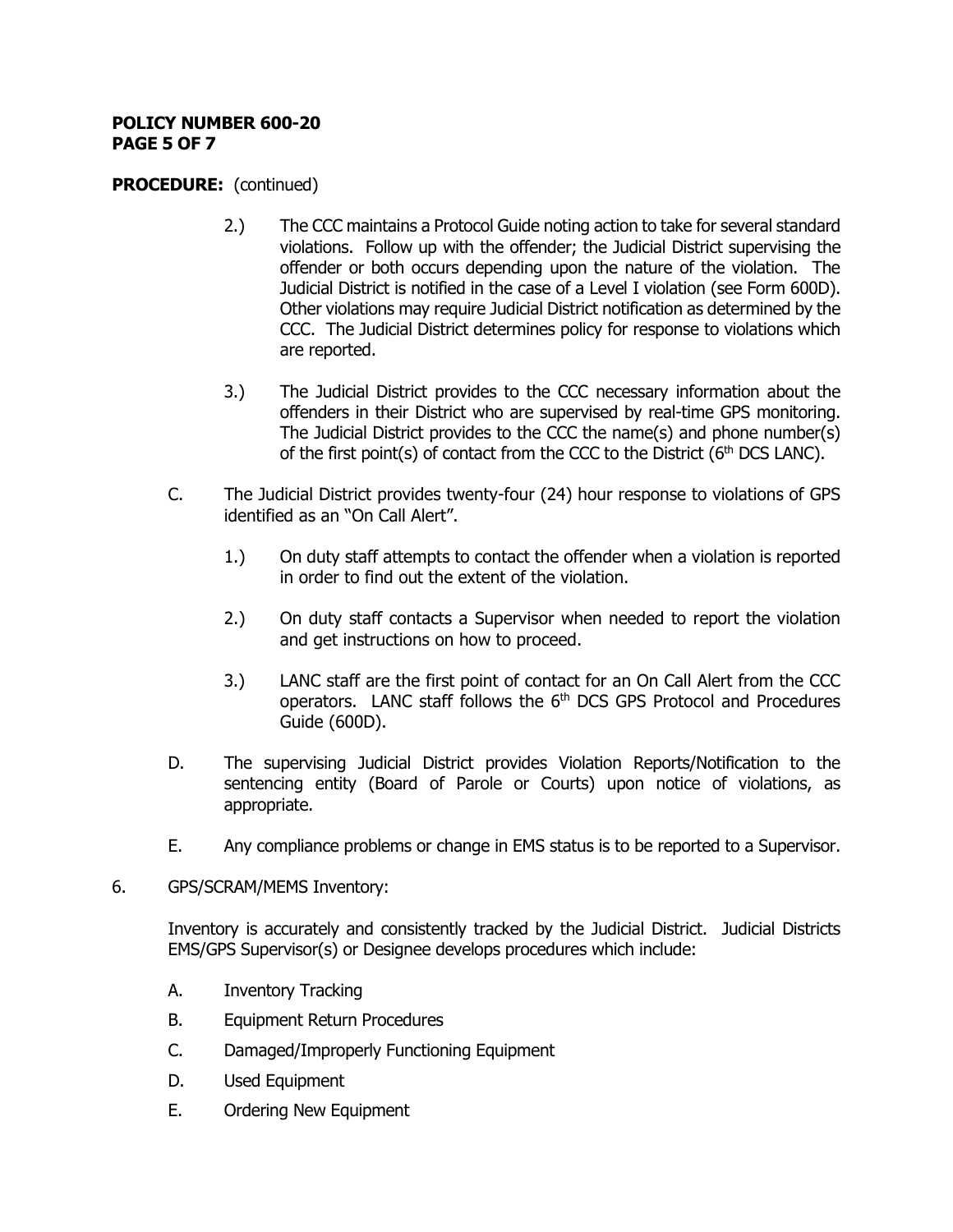#### **POLICY NUMBER 600-20 PAGE 6 OF 7**

# **PROCEDURE:** (continued)

- F. Exchanging for Newer Versions
- G. Unassigned Equipment
- H. Lost or Destroyed Equipment
- I. Deliberate destruction/loss of equipment by the offender
- 7. Continuing EM System Application and Review:

All decisions related to equipment use are to be made by Judicial District staff and their designated Supervisor(s). The use of the system is reviewed and approved on a quarterly basis by the supervising officer. Judicial District EMS and/or EMS Designee responsibilities include:

- A. Ensure any required EMS reports are prepared and submitted in a timely fashion.
- B. Serve as a liaison between the District and the statewide EMS program.
- C. Maintain equipment inventory list complete with all information pertinent to offender entry and exit from EMS.
- D. Maintain an offender waiting list and review as needed.
- E. Contact the EMS Computer Control staff electronically or by telephone to coordinate entry of each offender, arrange for the frequency and timing of the calls, any changes and updates, and final removal of the offender from the program.
- F. For GPS, enter all offender information in required fields and follow procedures as outlined in the manual for contact with Control Staff and Central Command Center.
- G. Arrange to obtain the computer printout records of calls/completions. Review the records and disperse to other staff.
- H. Coordinate and be responsible for the shipping and receiving of all electronic equipment and accessories.
- I. Provide District staff with technical assistance concerning EMS questions and issues.
- 8. Placement of EM Information on Iowa Corrections Offender Network (ICON):
	- A. Electronic monitoring information is entered into ICON as follows:
		- 1.) A "Specialty" is added to ICON, off the Supervision Status record. When the electronic monitoring device is removed from the offender, an appropriate Reason for Change is entered on the Specialty record.